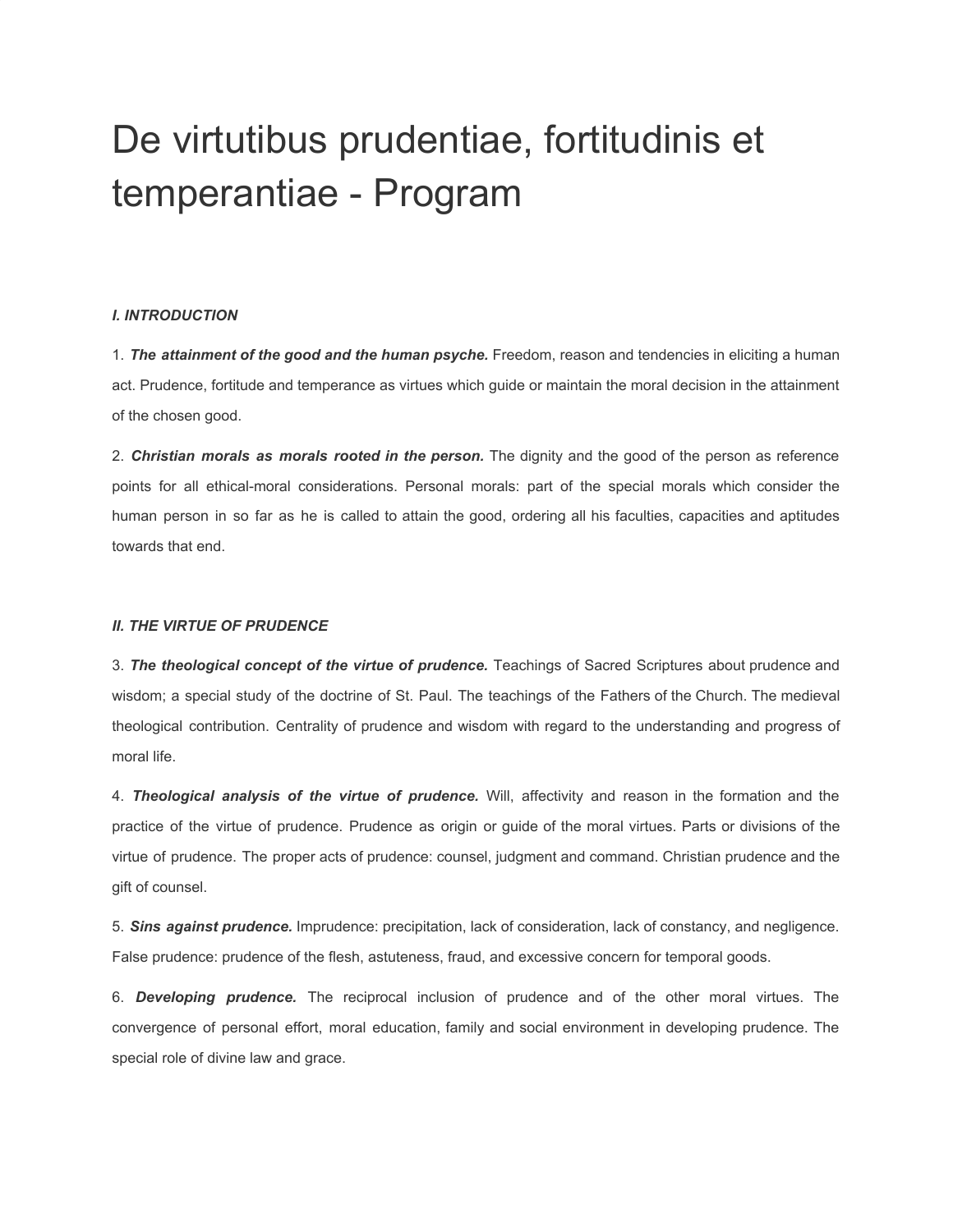### *III. THE VIRTUE OF FORTITUDE*

7. *The theological concept of the virtue of fortitude.* Teachings of Sacred Scriptures about fortitude. The doctrine of the Fathers of the Church. The medieval theological contribution. Present theological developments.

8. *Theological analysis of the virtue of fortitude.* Nature of the virtue of fortitude: fortitude as the pursuit of the good, overcoming difficulties. Fortitude and human maturity; fortitude and one's personality. Fortitude and the awareness of one's weaknesses: confidence in God, constitutive element of Christian fortitude. The gift of fortitude.

9. *Proper acts of the virtue of fortitude.* To undertake and sustain the effort to attain the truth and the good, the decisive steps in the practice of the virtue of fortitude. Fortitude and fear. The readiness to face martyrdom as the touchstone of the truth of Christian life.

10. *Sins against the virtue of fortitude.* Cowardice, apathy, and rash behavior.

11. *Virtues related to fortitude.* Audacity. Magnanimity: nature; relationship with munificence and humility; presumption, ambition, vainglory and pusillanimity as vices opposed to magnanimity. Patience: nature and importance; patience and anger. Fortitude and patience. Perseverance and loyalty.

#### *IV. THE VIRTUE OF TEMPERANCE*

12. *The theological concept of the virtue of temperance.* Teachings of Sacred Scriptures. The doctrine of the Fathers of the Church. Medieval theological contribution. Present theological developments.

13. *Theological analysis of the virtue of temperance.* Nature of the virtue of temperance. Interior harmony and self-mastery in the fulfillment of the person: temperance, freedom and self-mastery in relation to goods and desires. Parts of the virtue of temperance.

14. *Temperance, bodiliness and sensibility.* The value of the human body and its sensible tendencies, and the need to ordain them to the good. Sobriety. Mortification and its justification. Fasting and abstinence. Sins against temperance in relation to sensible goods: intemperance and its consequences; gluttony, drunkenness. Drug abuse as a moral and social problem. Hedonistic consumerism.

15. *Temperance and spiritual goods.* The value of the intellect, culture and all spiritual goods. Moderation in seeking those goods in relation to one's capacity and condition, situation or task. Other related virtues: